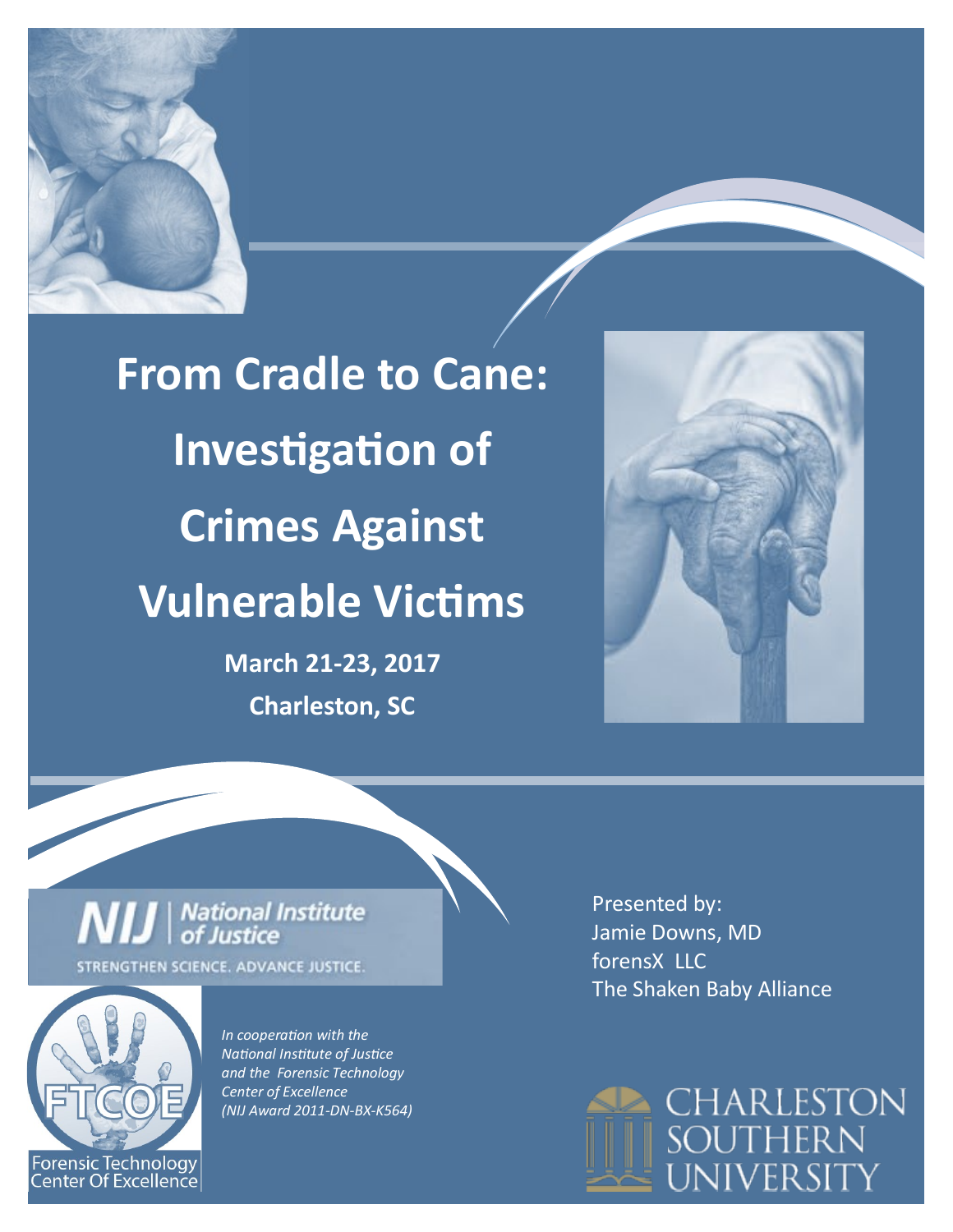

## **CONFERENCE TOPICS**

- **TIFFANY'S STORY: THE IMPACT OF** ABUSIVE HEAD TRAUMA ON THE FAMILY *Bonnie Armstrong, Co-Founder & Executive Director, The Shaken Baby Alliance*
- **FROM CRADLE TO CANE: THE** VULNERABLE VICTIMS - FORENSIC PATHOLOGY OF CHILD ABUSE *Jamie Downs, M.D., forensX, LLC.*
- **THE POISON OF A MOTHER'S LOVE:** THE HOPE YBARRA INVESTIGATION OF MEDICAL CHILD ABUSE *Investigator Mike Weber, Tarrant County (TX) District Attorney's Office*
- **HUMAN TRAFFICKING INCLUDING DENTAL ASPECTS** *John P., "Jack" Kenney, DDS, MS, D-ABFO*
- GAME OVER: THE PROSECUTION OF MEL HALL, NEW YORK YANKEE *Kim D'Avignon, J.D., Assistant District Attorney, Tarrant County (TX) District Attorney's Office & Chaz Easterly*
- **FORENSIC ENTOMOLOGY** Neal Haskell, Ph.D.
- **ELDER ABUSE, DOMESTIC VIOLENCE &** SPECIAL NEEDS VICTIMS—THE PATHOLOGIST'S PERSPECTIVE *Jamie Downs, M.D., forensX, LLC.*
- **ULINERABLE VICTIMS: FORENSIC** INVESTIGATIVE TECHNIQUES & CASE CONSULTATIONS *Jamie Downs, M.D., forensX, LLC, Bonnie Armstrong, Neal Haskell, Mike Weber, & Kim D'Avignon,*

## From Cradle to Cane: Investigation of Crimes Against Vulnerable Victims

#### **March 21-22, 2017 (Tuesday & Wednesday) \$250—\$450**

Join us in beautiful Charleston, SC, to experience a two-day conference focused on crimes against our most vulnerable victims—children, the elderly, and people with disabilities. Registration fee includes 2 day conference, continental breakfast each day, refreshment breaks, and handouts. Book your room at the Wingate by Wyndam-CSU hotel on the CSU campus and receive a 20% discount by using code "CSU".

**Charleston Southern University—Gold Room (Located on the second floor of the Strom Thurmond Center) 9200 University Blvd. Charleston, SC 29406**

#### **CONFERENCE REGISTRATION**

**Register early. Seating is limited.**

**Online Registration: www.shakenbaby.org** 

Registration by mail, email, or fax: See page 4

#### **CONFIRMATION**

Registration confirmations will be sent via email within 24 hours (M-F) upon receipt of payment or arrangement of a Purchase Order. (Purchase orders are accepted online)

#### **CANCELLATION /REFUND POLICY**

Request for refunds for the two-day conference must be received via email no later than March 10, 2017 at 5 pm. Refunds will not be made for requests after this date. Refunds will be mailed or credited to the credit card after the conclusion of the conference.

#### **March 23, 2017 (Thursday)**

#### **OPTIONAL ADD-ON WORKSHOP \$225**

#### **Death Scene Investigation—A Forensic Entomology Field Training Workshop**

An optional *hands on, one-day workshop* on INSECT EVIDENCE/ENTOMOLOGY will be taught by Neal Haskell, PhD, Forensic Entomology Consultant at an off-site location. Registration fee includes 1 day workshop, continental breakfast, refreshment breaks, evidence collection kit, and a BBQ Dinner.

**\*\*\*Register online at www.shakenbaby.org - see page 5 for more information \*\*\***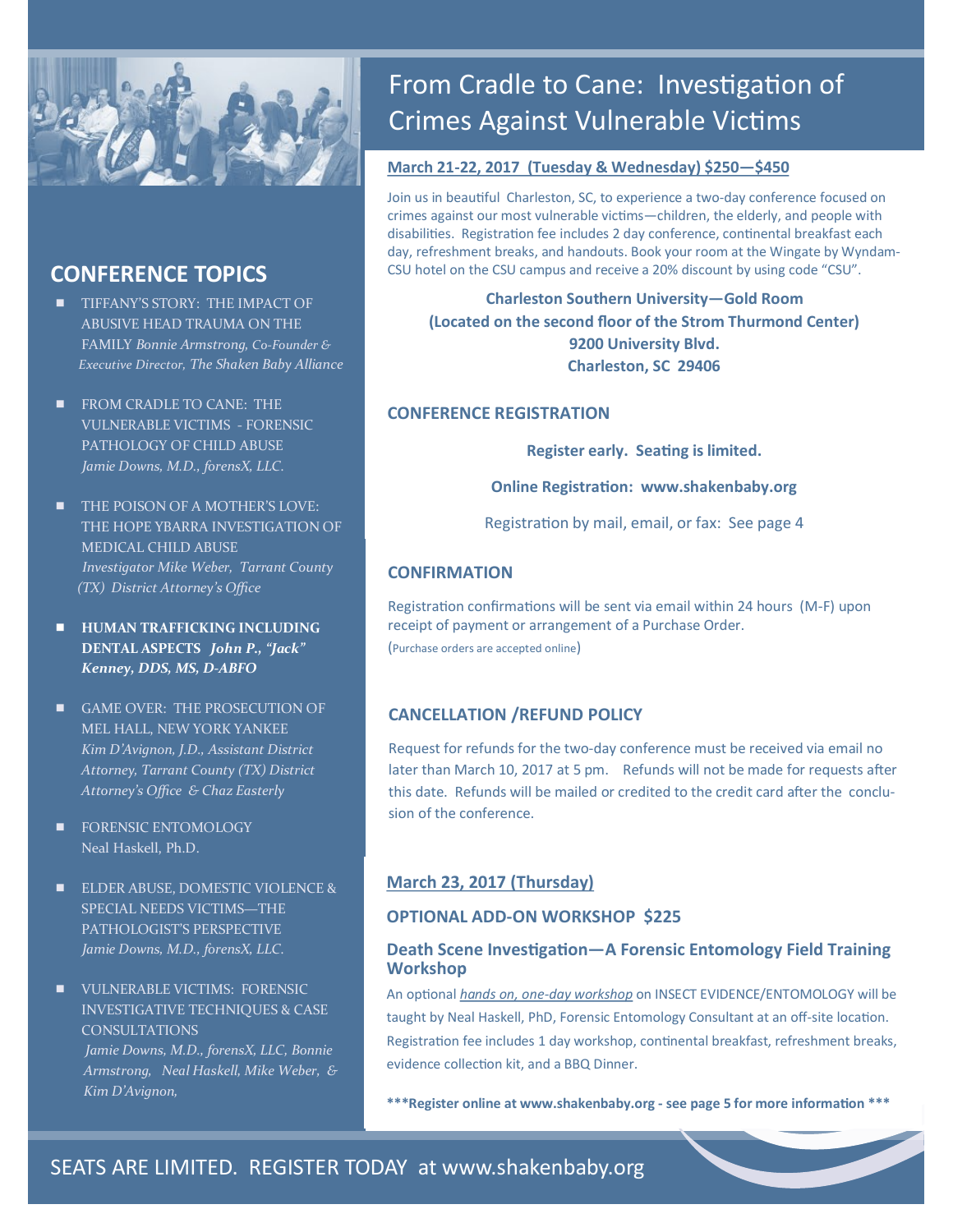## TARGET AUDIENCE

- Law Enforcement
- First Responders
- Death Scene Investigators
- Coroners
- Medical Examiners
- Legal Personnel
- Dentists
- Medical Providers
- Social Workers
- Child & Adult Protection
- **•** Prevention Specialists
- Domestic Violence Specialists

## CONTINUING EDUCATION

This conference has been approved by credentialing agencies for varying credit hours including: CME, CLE, AMBDI, and POST.

Please email rkunz@shakenbaby.org for specific information or visit our website at www.shakenbaby.org

## HOTEL INFORMATION

Wingate by Wyndham Charleston University Blvd. 9280 University Blvd . North Charleston, SC 29406 843-553-4444 Rate code: CSU





#### **AGENDA**

| Monday, March 20, 2017                  |                                                                        |
|-----------------------------------------|------------------------------------------------------------------------|
| $2:00$ p.m. $-5:00$ p.m.                | Registration open                                                      |
|                                         |                                                                        |
| Tuesday, March 21, 2017                 |                                                                        |
|                                         |                                                                        |
| 7:00 a.m. $-$ 5:00 p.m.                 | <b>Registration open</b>                                               |
| $8:00$ a.m. $-$ 9:00 a.m.               | Welcome / Tiffany's Story: The Impact of Abusive Head                  |
|                                         | <b>Trauma on the Family</b> Bonnie Armstrong, Co-Founder $\mathcal{E}$ |
|                                         | <b>Executive Director, The Shaken Baby Alliance</b>                    |
| $9:00$ a.m. $-10:30$ a.m.               | From Cradle to Cane: Forensic Pathology of Child Abuse                 |
|                                         |                                                                        |
|                                         | <b>(Part 1)</b> Jamie Downs, M.D., forensX, LLC                        |
| $10:30$ a.m. $-10:45$ a.m.              | <b>Break</b>                                                           |
| $10:45$ a.m. $-12:00$ p.m.              | From Cradle to Cane: Forensic Pathology of Child Abuse                 |
|                                         | (Part 2) Jamie Downs, M.D., forensX, LLC                               |
| $12:00$ p.m. $-1:15$ p.m.               | Lunch (on your own)                                                    |
| 1:15 p.m. $-3:00$ p.m.                  | The Poison of a Mother's Love: The Hope Ybarra                         |
|                                         | <b>Investigation of Medical Child Abuse</b> Inv. Mike Weber,           |
|                                         | Tarrant County (TX) District Attorney's Office                         |
| $3:00 \text{ p.m.} - 3:15 \text{ p.m.}$ | <b>Break</b>                                                           |
| $3:15$ p.m. $-4:45$ p.m.                | <b>Human Trafficking Including Dental Aspects</b>                      |
|                                         | John P., "Jack" Kenney, DDS, MS, D-ABFO                                |
| 4:45 p.m. $-$ 5:00 p.m.                 | Discussion and conclusion                                              |
|                                         |                                                                        |

#### **Wednesday, March 22, 2017**

| 7:00 a.m. $-$ 5:00 p.m.                 | Registration open                                                                                                                                                                         |
|-----------------------------------------|-------------------------------------------------------------------------------------------------------------------------------------------------------------------------------------------|
| $8:00$ a.m. $-10:15$ a.m.               | <b>Game Over: The Prosecution of Mel Hall, New York Yankee</b><br><b>Sexual Predator</b> Kim D'Avignon, JD, Tarrant County $(TX)$<br>District Attorney's Office & Chaz Easterly, Survivor |
| $10:15a.m. - 10:30 a.m.$                | <b>Break</b>                                                                                                                                                                              |
| 10:30 $a.m. - 12:00 p.m.$               | <b>Forensic Entomology Neal Haskell, PhD,</b>                                                                                                                                             |
|                                         | Forensic Entomology Consultant, Rensselaer, IN                                                                                                                                            |
| $12:00$ p.m. $-1:15$ p.m.               | Lunch (on your own)                                                                                                                                                                       |
| 1:15 p.m. $-3:00$ p.m.                  | <b>Elder Abuse, Domestic Violence, &amp; Special Needs Victims</b>                                                                                                                        |
|                                         | Jamie Downs, M.D., forensX, LLC                                                                                                                                                           |
| $3:00 \text{ p.m.} - 3:15 \text{ p.m.}$ | <b>Break</b>                                                                                                                                                                              |
| $3:15$ p.m. $-5:00$ p.m.                | <b>Forensic Investigative Techniques &amp; Case Consultations</b>                                                                                                                         |
|                                         | Jamie Downs, M.D., forensX, LLC                                                                                                                                                           |
|                                         | Bonnie Armstrong, The Shaken Baby Alliance                                                                                                                                                |

**Online registration: www.shakenbaby.org 817-882-8686**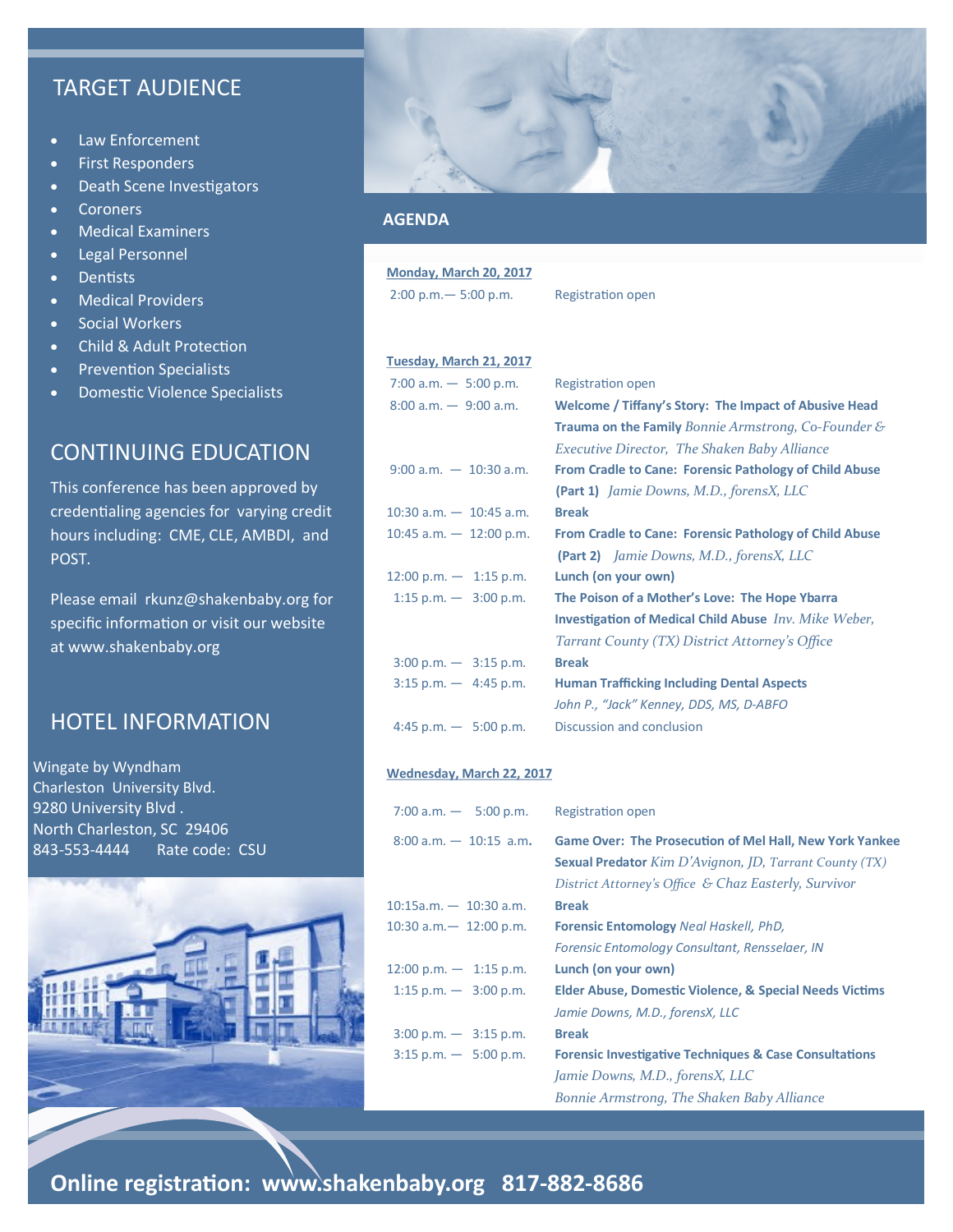# **From Cradle to Cane: Investigation of Crimes Against Vulnerable Victims**

forensX, LLC



**MAIL REGISTRATION. Payment must be included and received by March 17, 2017**

| Registration is limited. Register early to guarantee seating.<br>MAIL COMPLETED FORMS TO:                                                                                                                                                                                                                                                                                                                            |                                                                                                                                                                                                                         |  |  |  |  |
|----------------------------------------------------------------------------------------------------------------------------------------------------------------------------------------------------------------------------------------------------------------------------------------------------------------------------------------------------------------------------------------------------------------------|-------------------------------------------------------------------------------------------------------------------------------------------------------------------------------------------------------------------------|--|--|--|--|
| <b>CIRCLE ONE:</b><br>Loyalty Circle-\$250 (past attendees to IFI Conference)<br>$\bullet$<br>Early Bird-\$300 (register before March 1, 2017)<br>$\bullet$<br>Regular Registration-\$395 (register before March 17, 2017)<br>٠<br>At-the-door Registration-\$450<br>$\bullet$<br>\$295 per person for a group of 5 or more from same agency<br>$\bullet$<br>Student-\$65 per day Tues. /Wed. OR \$125 for both days | Shaken Baby Alliance<br>8101 Boat Club Road Suite 240 #154<br>Fort Worth, Texas. 76179<br>817-882-8686<br><b>QUESTIONS?</b><br>Email Ron Kunz rkunz@shakenbaby.org<br><b>ONLINE REGISTRATION:</b><br>www.shakenbaby.org |  |  |  |  |
| S225 Thursday Entomology workshop                                                                                                                                                                                                                                                                                                                                                                                    |                                                                                                                                                                                                                         |  |  |  |  |
| <b>Total Enclosed</b>                                                                                                                                                                                                                                                                                                                                                                                                |                                                                                                                                                                                                                         |  |  |  |  |
| The Shaken Baby Alliance                                                                                                                                                                                                                                                                                                                                                                                             | <b>CHARLESTON</b><br><b>SOUTHERN</b><br><b>UNIVERSITY</b>                                                                                                                                                               |  |  |  |  |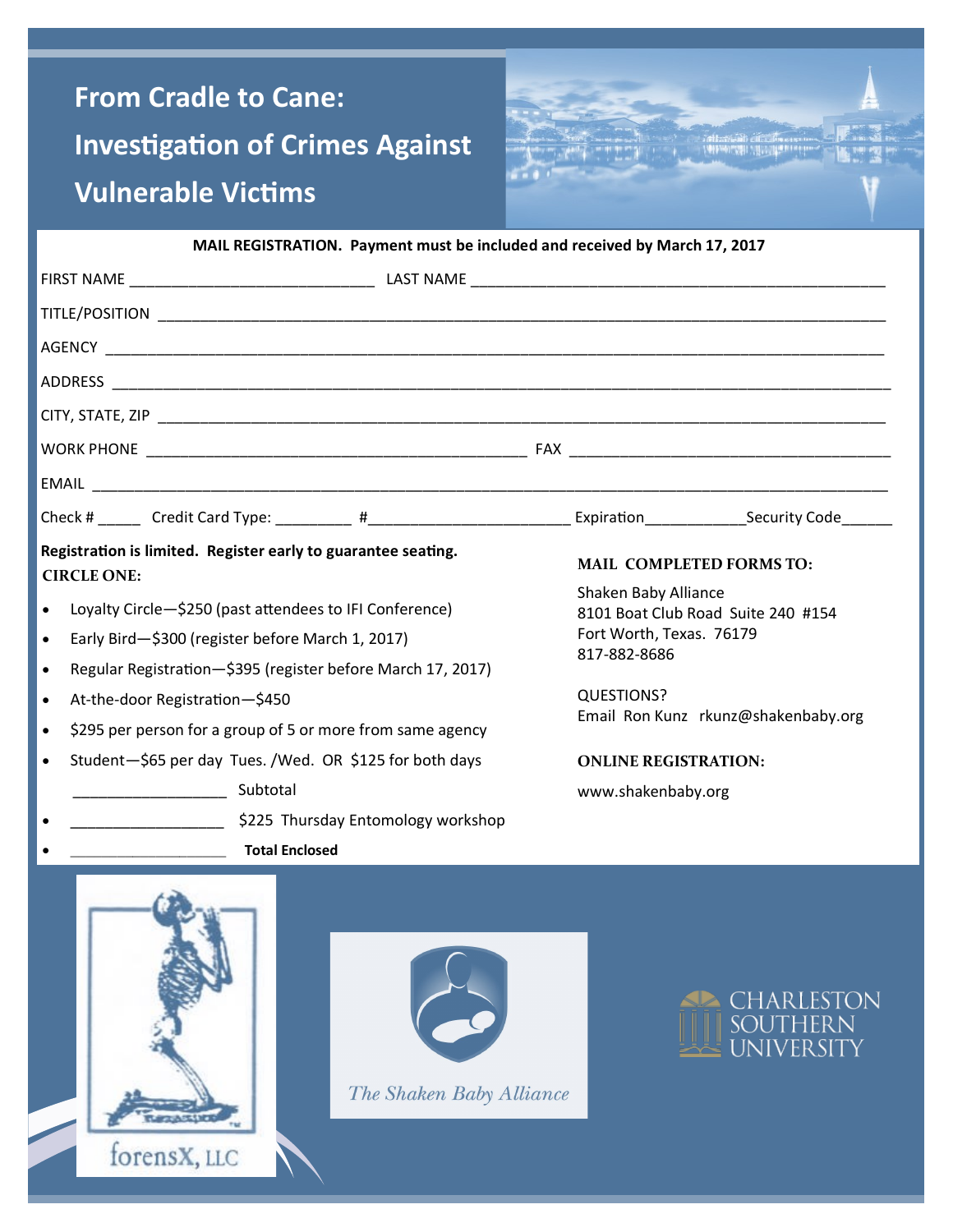

**Neal Haskell, Ph.D., DABFE, is a private forensic entomology consultant, forensic researcher, and professor (Retired) of Forensic and Biology at Saint Joseph's College, Rensselaer, IN.**

#### **COURSE SYLLABUS**

| $8:30 - 9:30$ a.m.            | Bugs, Beetles, & Time of Death               |
|-------------------------------|----------------------------------------------|
|                               | 9:30-10:15 a.m. Insect Collection Techniques |
| 10:15-11:15 a.m. Case Studies |                                              |
|                               | 11:15-12:00 p.m. Forensic Entomology & the   |
|                               | <b>Forensic Science Team</b>                 |
|                               | 12:00 - 1:00 p.m. Lunch (on your own)        |
| $1:00-2:00$ p.m.              | <b>Climatological &amp; Weather Data</b>     |
|                               | Collection; Shipment and                     |
|                               | Handling of Specimens;                       |
|                               | <b>Case Studies</b>                          |
| $2:00 - 5:30$ p.m.            | Field Session-Insect Evidence                |
|                               | <b>Collection from remains</b>               |
| $6:30$ p.m.                   | <b>BBQ Dinner</b>                            |
|                               |                                              |

#### **OPTIONAL ADD ON WORKSHOP**

#### **March 23, 2017 (Thursday) 8:00 a.m.—5:30 p.m.**

### **Death Scene Investigation — A Forensic Entomology Field Training Workshop**

An optional *hands on, one-day workshop* on INSECT EVIDENCE/ENTOMOLOGY will be taught by Neal Haskell, PhD, Forensic Entomology Consultant at an off-site location. This workshop will be held on Thursday, March 23, 2017 following the *From Cradle to Cane: Investigation of Crimes Against Vulnerable Victims* conference at Charleston Southern University. Participants will assemble at the Gold Room for lecture then proceed to the field activity.

#### **WORKSHOP INFORMATION Fee \$225.00 (includes materials and BBQ dinner)**

The purpose of this forensic workshop is to provide death scene investigators (coroners, medical examiners, crime scene technicians, & police investigators) with knowledge of entomological techniques used for recovering evidence from death scenes. Graphic slide presentation and case studies will supplement a team teaching format with lectures and hands-on field training.

Many observations of damage to corpses by insects have been made by pathologists and other investigators without the benefit of entomological assistance or knowledge of the insects and their unique behavior. This evidence can provide key points of substantiation of physical or testimonial evidence. The recognition, collection, documentation, preservation, and shipment of entomological evidence handled in a proper manner is of great importance to death scene investigators when the forensic entomologist is unavailable. Handling and shipment of specimens to entomological experts for analysis, identification, and interpretation will be covered, along with the proper equipment and materials for collecting insects. This workshop will be an introductory course of Forensic Entomology.

#### **WORKSHOP REGISTRATION—Includes all materials, field training kit, evening BBQ**

**Tuition Fee: \$225** 

#### **\$200 - Student**

Enrollment is limited to the first 30 applicants. To register complete below form or go to www.shakenbaby.org Email: RKunz@shakenbaby.org **Call: 817-882-8686 8 hours AMBDI credits approved** 

| REGISTRATION FORM - DEATH SCENE INVESTIGATION WORKSHOP—THURSDAY, March 23, 2017 -                                          |              |  |  |  |
|----------------------------------------------------------------------------------------------------------------------------|--------------|--|--|--|
| DEADLINE: March 9, 2017                                                                                                    |              |  |  |  |
| Register online or mail form with payment to: Shaken Baby Alliance 8101 Boat Club Road Suite 240 #154, Ft. Worth, TX 76179 |              |  |  |  |
|                                                                                                                            |              |  |  |  |
| <b>AGENCY/DEPARTMENT AGENCY</b>                                                                                            | POSITION     |  |  |  |
|                                                                                                                            | <b>PHONE</b> |  |  |  |
| DEPARTMENT ADDRESS                                                                                                         |              |  |  |  |
| Make checks payable to Shaken Baby Alliance. Refunds are not available, but substitutions are welcome.                     |              |  |  |  |